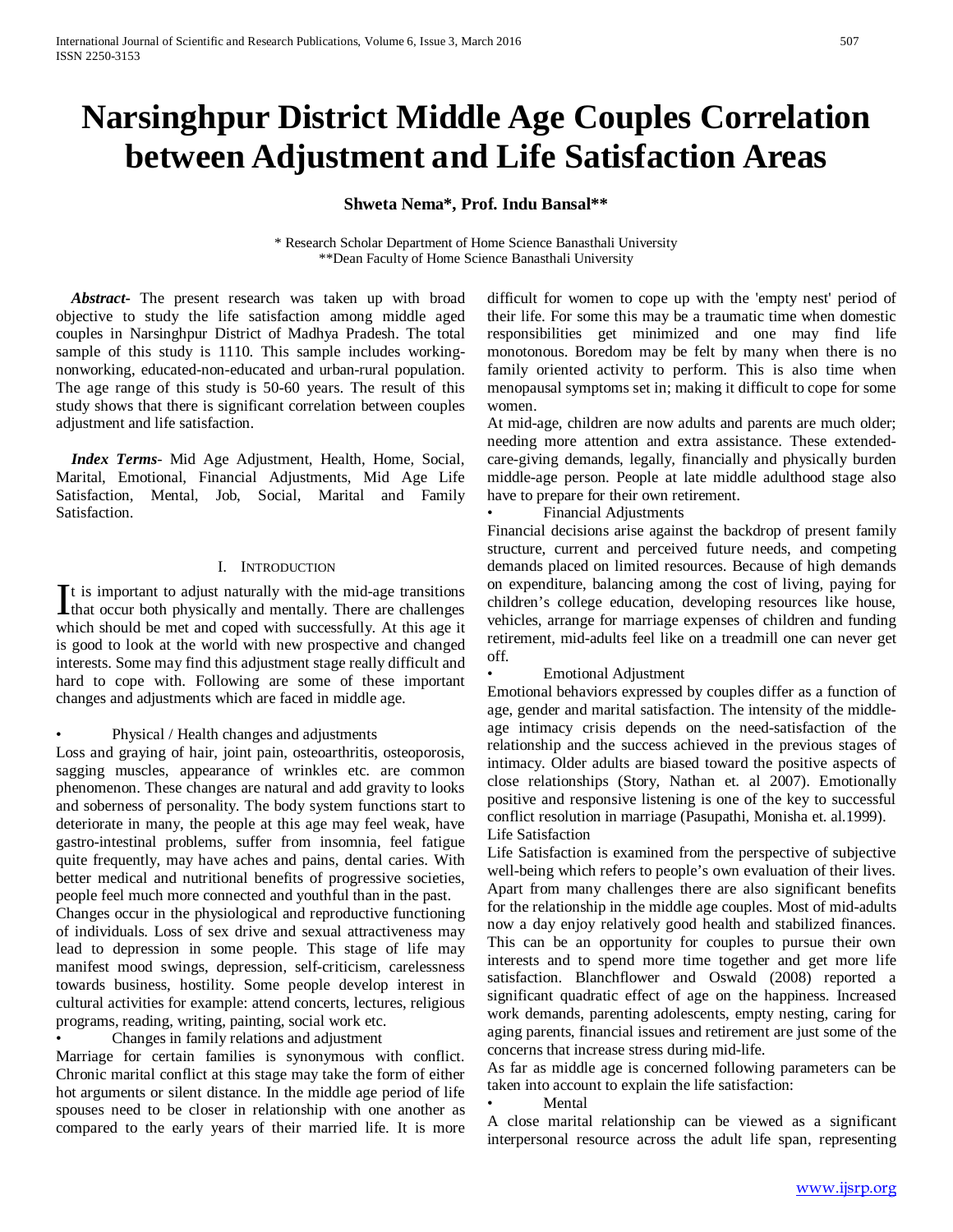potentially the most intimate type of emotional support throughout the adulthood years. Conjugal support is a multidimensional construct consisting of three factors: instrumental support, emotional support and confiding (Anderson & McCulloch 1993). Physical health of mid-adult couples is related with their nature of marital relationship (Bookwala 2005) over and above marital status.

• Job

Work satisfaction is at its peak in mid-life years and the quality of work performance remains high, despite decline in some cognitive or physical skills. Patterns of work and work satisfaction do vary between men and women in middle adulthood. Men are more likely to improve their level of satisfaction in situations where change is possible. Women tend to withdraw or engage in complaining with co-workers. Still, women are better able to balance their dissatisfaction with areas of contentment.

• Social

In the process of socialization, adults prepare for a transition in role; it also involves identifying the new norms and expectations associated with such new social role as in-laws and grandparents. Adults of this age have more concern for laws, traditions, and cultural values and restricted acceptance against too rapid cultural change.

**Marital** 

It is likely that middle-aged partners' identification of successful problem-solving strategies contribute to the sense that they have control over their relationship. Skilled diplomacy (an approach to solving problems that involves confrontation of the spouse about an issue, followed by a period during which the confronting spouse works to restore harmony), considered an effective skill for marital problem-solving and is practiced more often by wives than by husbands.

• Family

Middle age is also referred as the mid-life "squeeze," or the "sandwich generation" as family relationships in the middle age extend in both directions: relationships with grown children and relationships with aging parents. The family role at this stage involves maximum amounts of assistance given in both directions in the generational chain, as well as maximum responsibility for maintaining affection bonds.

Hypothesis

Ho: There is no significance relationship between lifesatisfaction among middle aged couples.

### II. METHOD

 The sample comprised of 555 Couples (555 males and 555 females) resulting the total sample size of this study to be 1110. This sample includes working-nonworking, educated-noneducated and urban-rural population from Narsinghpur district of Madhya Pradesh, India. The age range of couples studied is 50- 60 years, selected on the basis of convenient sampling. It represents a group of different non-probability sampling techniques.

Variables under study and their measurement

Measure used for this study was "old age adjustment inventory" (developed by Shamshad Hussain and Jashbir Kaur). This inventory was developed for old aged male and female ranging between 50 to 65 years of age belonging to different professions. This 125 items inventory measures the adjustment of old aged people into six areas- health, home, social, marital, emotional and financial. Percentile norms are available sex wise and professional status wise.

# III. RESULT AND DISCUSSION

Table 1: Correlation values of husband and wife in adjustment areas

| Adj.<br><b>Areas</b><br>$Hush.\rightarrow$ | Heal.    | Home     | Social   | Mari.    | Emot.    | Fina.    |
|--------------------------------------------|----------|----------|----------|----------|----------|----------|
| Adj.<br><b>Areas</b><br>Wife               |          |          |          |          |          |          |
| Heal.                                      | $.503**$ | .409**   | $.366**$ | $.309**$ | $.351**$ | $.225**$ |
| Home                                       | $.437**$ | $.584**$ | $.443**$ | $.378**$ | $.349**$ | $.314**$ |
| <b>Social</b>                              | $.405**$ | $.456**$ | $.563**$ | $.319**$ | $.354**$ | $.235**$ |
| Mari.                                      | .299**   | $.383**$ | $.335**$ | $.462**$ | $.236**$ | $.123**$ |
| Emot.                                      | .398**   | $.369**$ | .380**   | $.213**$ | .544**   | $.273**$ |
| Fina.                                      | $.302**$ | $.358**$ | $.311**$ | $.164**$ | $.334**$ | .489**   |

Abbreviations: Adj=Adjustment, Husb.=Husband, Heal.=Health, Mari.=Marital, Emot.=Emotional, Fina.=Financial. \*\* Correlation is significant at the 0.01 level (2-tailed)

The table 1 shows couples correlation in adjustment areas. The results show that there is a positive correlation between husbands and wives in adjustment areas health, home, social, marital, emotional and financial. It means husbands and wives are positively affected to each other in areas of health, home, social, marital, emotional and financial. The p-value less than .05 indicate that the result is not due to chance.

Table 2: Correlation values of husband and wife in life satisfaction areas

| Life<br>satisfaction<br><b>Areas</b><br>Husband $\rightarrow$<br>Life<br>satisfaction<br><b>Areas</b><br>Wife | <b>Mental</b> | Job      | <b>Social</b> | <b>Marital</b> | Family   |
|---------------------------------------------------------------------------------------------------------------|---------------|----------|---------------|----------------|----------|
| <b>Mental</b>                                                                                                 | .529**        | $.177**$ | $.158**$      | $.144**$       | $.342**$ |
| Job                                                                                                           | .319**        | $.289**$ | $.223**$      | $.177**$       | $.231**$ |
| <b>Social</b>                                                                                                 | .196**        | .485**   | .537**        | .431**         | $.185**$ |
| <b>Marital</b>                                                                                                | .040          | $.382**$ | .403**        | .566**         | $.264**$ |
| Family                                                                                                        | .228**        | $.169**$ | $.142**$      | $.227**$       | $.524**$ |

\*\* Correlation is significant at the 0.01 level (2-tailed)

The table 2 shows correlation values of couples' life satisfaction. The results show that there is a positive correlation between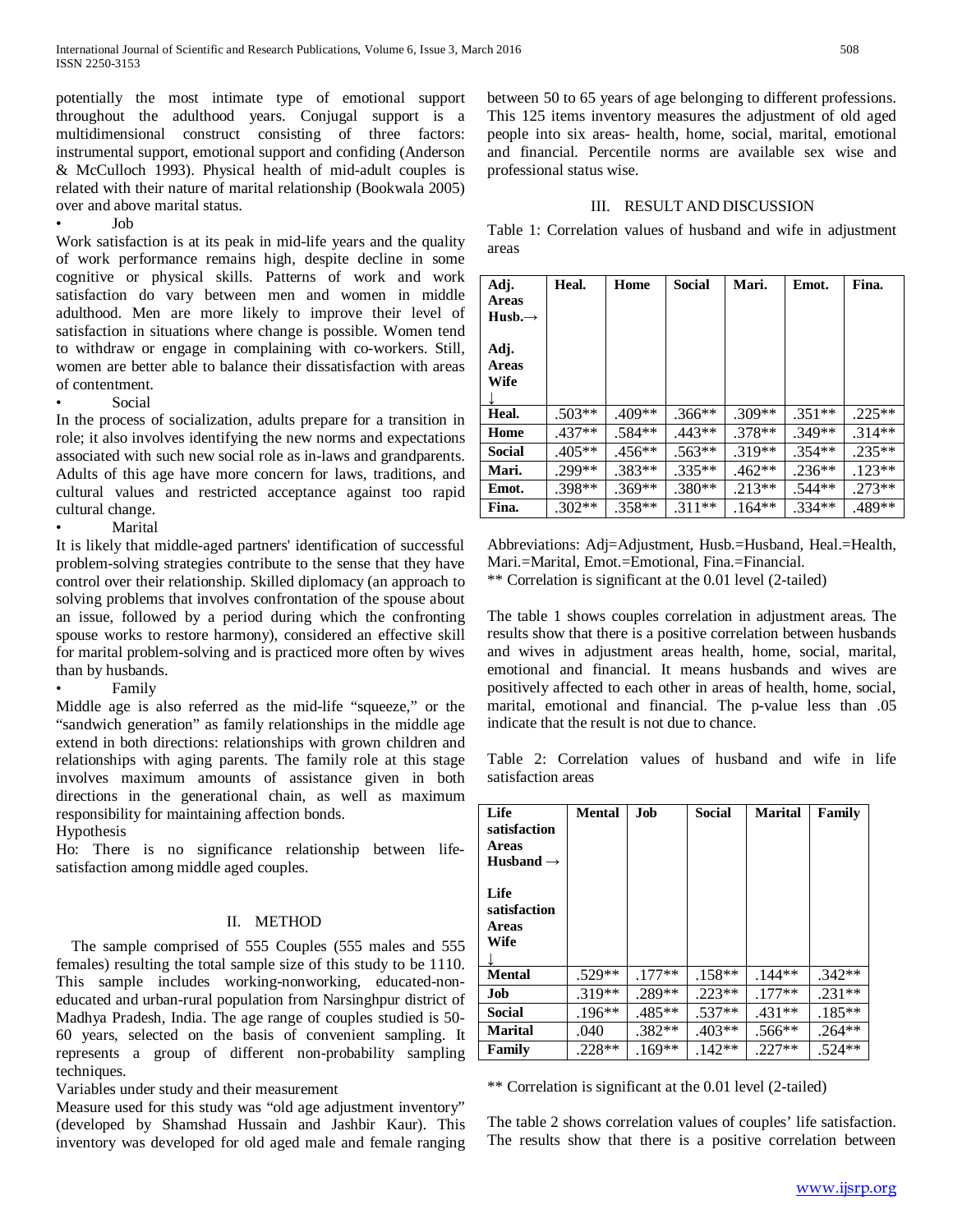husbands and wives in mental, job, social, marital and family. It shows that husbands and wives positively affected to each other in these areas. The p-value less than .05 indicate that the result is not due to chance.

Table 3: Correlation values of husbands' adjustment areas and life satisfaction areas

| Adj.  | Heal.    | Home      | Soci.     | Mari.    | Emot.    | Fina.    |
|-------|----------|-----------|-----------|----------|----------|----------|
| Areas |          |           |           |          |          |          |
| Husb. |          |           |           |          |          |          |
|       |          |           |           |          |          |          |
|       |          |           |           |          |          |          |
| Life  |          |           |           |          |          |          |
| sati. |          |           |           |          |          |          |
| Areas |          |           |           |          |          |          |
| Husb. |          |           |           |          |          |          |
|       |          |           |           |          |          |          |
|       |          |           |           |          |          |          |
| Ment. | $.143**$ | $.201**$  | $.195***$ | .029     | $.160**$ | $.140**$ |
| Job   | $-.065$  | $-.078$   | .056      | $-.020$  | $.108*$  | $-.066$  |
| Soci. | $-.081$  | $-.130**$ | $-.008$   | $-.038$  | .040     | $-145**$ |
| Mari. | $-.079$  | $-146**$  | $-.031$   | $-.023$  | .055     | $-.060$  |
| Fami. | $.188**$ | $.203**$  | $.214**$  | $.112**$ | $.151**$ | $.120**$ |

Abbreviations: Adj.=Adjustment, Husb.=Husband, Sati.=Satisfaction, Ment.=Mental, Soci.=Social, Mari.=Marital, Fami.=Family, Heal.=Health, Emot.=Emotional, Fina.=Financial. \*\* Correlation is significant at the 0.01 level (2-tailed) \* Correlation is significant at the 0.05 level (2-tailed)

The table 3 shows correlation values of husbands between adjustment areas (health, home, social, marital, emotional and financial) and life satisfaction areas (mental, job social, marital and family). The result shows that there is a highly significant positive correlation between adjustment and life satisfaction areas of husbands. It shows that husbands are positively affected in these areas. The p-value less than .05 indicate that the result is not due to chance. The null hypothesis is rejected.

Table 4: Correlation values of wives' adjustment areas and life satisfaction areas

| Adj.<br>Areas<br>Wife $\rightarrow$   | Heal.     | Home     | Soci.    | Mari.    | Emot.    | Fina.     |
|---------------------------------------|-----------|----------|----------|----------|----------|-----------|
| Life<br>sati.<br><b>Areas</b><br>Wife |           |          |          |          |          |           |
| Ment.                                 | $.137**$  | $.180**$ | $.235**$ | $.120**$ | $.237**$ | $.120**$  |
| Job                                   | .058      | .012     | $.111**$ | .012     | $.102*$  | $.085*$   |
| Soci.                                 | $-.153**$ | $-.101*$ | $-0.012$ | $-.054$  | .033     | $-.120**$ |
| Mari.                                 | $-134**$  | $-.072$  | .015     | $-.008$  | .045     | $-.050$   |
| Fami.                                 | $.117**$  | $.229**$ | $.224**$ | $.161**$ | $.160**$ | .098*     |

Abbreviations: Adj.=Adjustment, Sati.=Satisfaction, Ment.=Mental, Soci.=Social, Mari.=Marital, Fami.=Family, Heal.=Health, Emot.=Emotional, Fina.=Financial.

\*\* Correlation is significant at the 0.01 level (2-tailed)

\* Correlation is significant at the 0.05 level (2-tailed)

The table 4 shows correlation values of wives between adjustment areas (health, home, social, marital, emotional and financial) and life satisfaction areas (mental, job social, marital and family). The result shows that there is a highly significant positive correlation between adjustment and life satisfaction areas for wives. It shows that wives are positively affected in these areas. The p-value less than .05 indicate that the result is not due to chance. The null hypothesis is rejected.

### IV. CONCLUSION AND SUGGESTIONS

Conclusions: The result concluded that the couples adjustment and life satisfaction areas are showing significant differences between middle-age husbands and wives. The result depicts that there is significant correlation relation between couples adjustment and life satisfaction.

Suggestions for couples better mid-age adjustments:

- 1. Give freedom to your spouse
- 2. Being a good listener
- 3. Care for family
- 4. Supportive nature
- 5. Preplanning and readiness for financial ups and downs
- 6. Free time and recreational activities
- 7. Abstinence from vices
- 8. Positive attitude and confidence on decisions
- 9. Including family members in decisions
- 10. Taking decisions with poise and broad view
- 11. Being flexible in accepting others desires and liking
- 12. Avoid from being too much ambitious or miser
- 13. Avoid being strict disciplinarian

Suggestions for family members and children:

- 1. Give mid-age couples due respect and attention
- 2. Family members should be supportive towards mid-age

physiological and emotional changes

3. Frequent visits to parents by children

#### **REFERENCES**

- [1] Anderson T. B., McCulloch B. J. (1993). Conjugal support: factor structure for older husbands and wives. J Gerontol. 48(3), 133-42.
- [2] Carstensen, L. L., Gottman, J. M., Levenson, R. W. (1995). Emotional behavior in long-term marriage. Psychology and Aging, 10(1), 140-9.
- [3] Gorchoff, S. M., John, O. P., Helson, R. (2008). Contextualizing change in marital satisfaction during middle age an 18-year longitudinal study. Psychological Science, 19(11), 1194-1200.
- [4] Goel, S., Narang, D. K. (2012). Gender differences in marital adjustment, mental health and frustration reactions during middle age. IOSR Journal of Humanities and Social Science, 1(3), 42-49.
- [5] Henry, N. J., Berg, C. A., Smith, T. W., & Florsheim, P. (2007). Positive and negative characteristics of marital interaction and their association with marital satisfaction in middle- aged and older couples. Psychology and aging, 22(3), 428-441.
- [6] Jennifer, A. Volsky, Rushton (1998). Intimacy, Marital Satisfaction, and Sexuality in Mature Couples. Thesis Concordia University Montréal, QuSbec, Canada.
- [7] Kashiwagi, K., Hirayama, J. (2003). Marital norm, reality and satisfaction in middle-aged couples: why are wives less satisfied than husbands? ShinrigakuKenkyu. [Article in Japanese], 74(2), 122-30.
- [8] Lavalekar, A. (2007). Gender wise comparison on emotional intelligence and marital satisfaction. Gender and Behaviour, 5(2), 1388-1405.